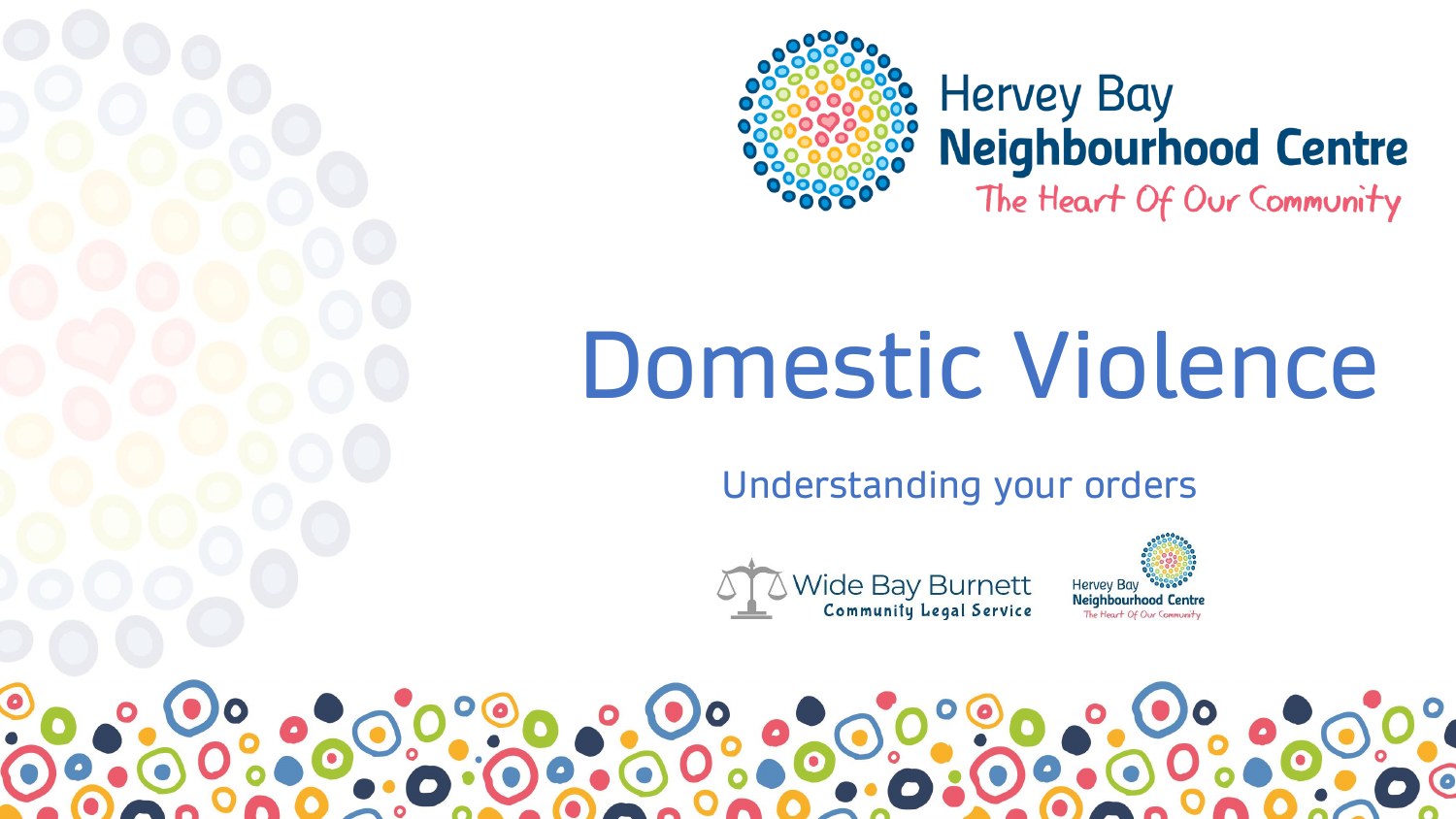### Acknowledgment to Country

We acknowledge the Butchulla people, the Traditional Custodians of the land on which we meet and recognise their continuing connection to land, water and community. We pay respect to Elders past, present and emerging. We extend that respect to Aboriginal and Torres Strait Islander's today.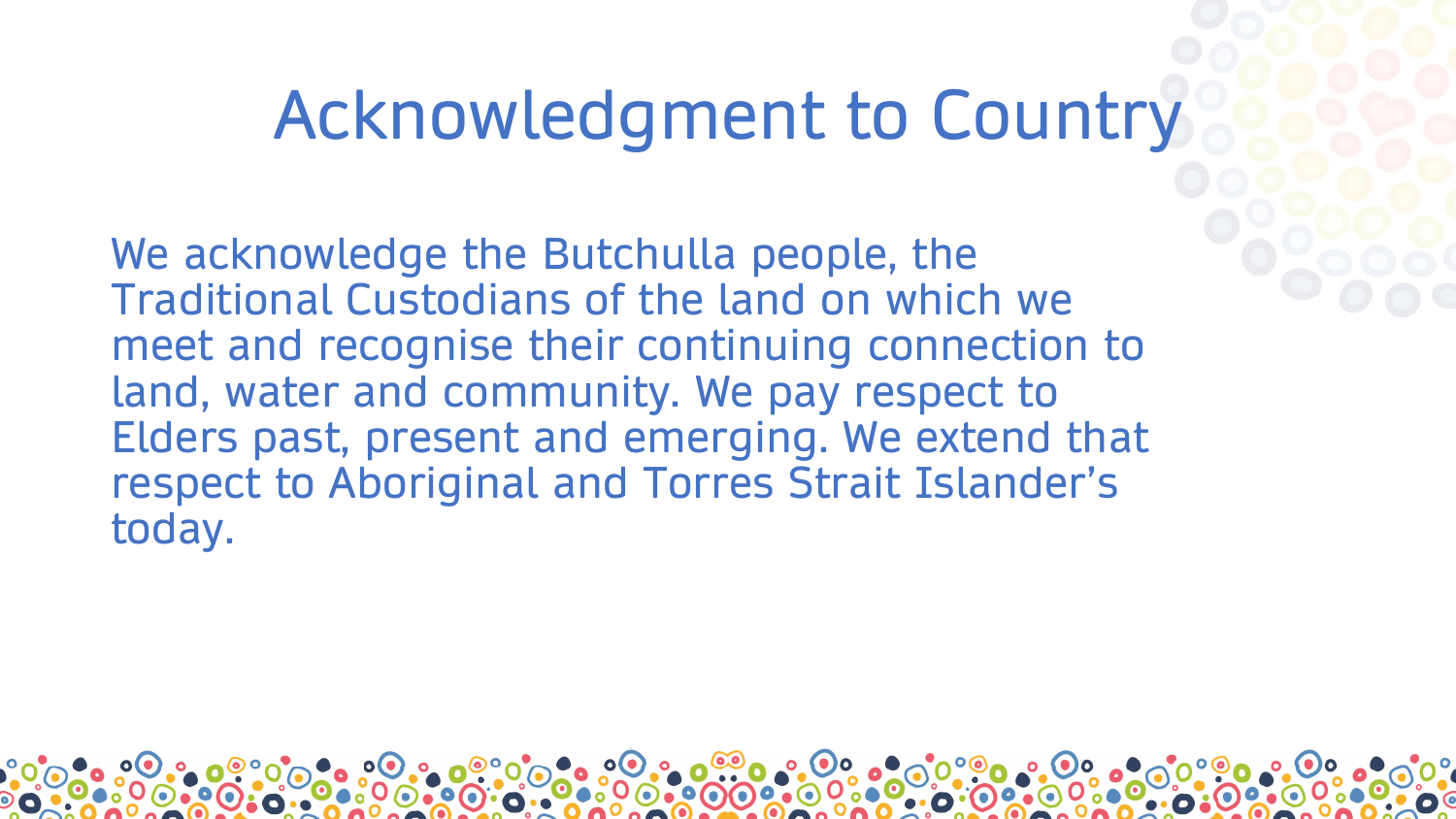### Disclaimer

The material contained throughout this presentation is provided for general information and educative purposes. The content does not constitute legal advice or recommendations and should not be relied upon as such. Appropriate legal advice regarding your personal and specific circumstances ought to be obtained.

The information contained in this presentation is current as at May 2022.

 $O(O)$   $O$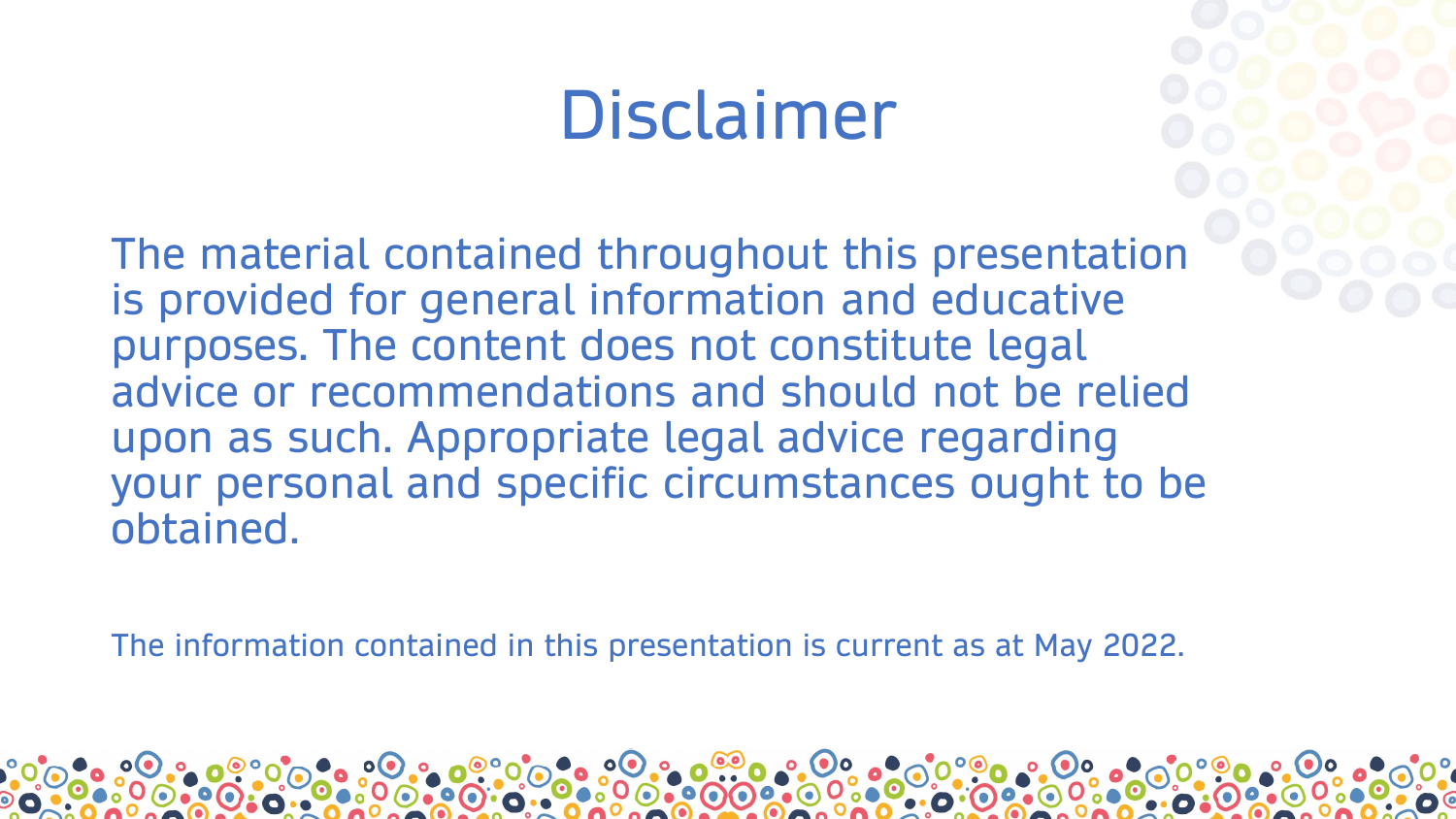### **Overview**

- 
- 1. What type of conditions are in a protection order?
- 2. What are exceptions? What are the difference types and what do they mean?
- 3. What if I need to change my order?

Note – reference to 'DV order' in this presentation includes a Final Protection Order and a Temporary Protection Order. Reference to 'DV' includes Domestic and Family Violence.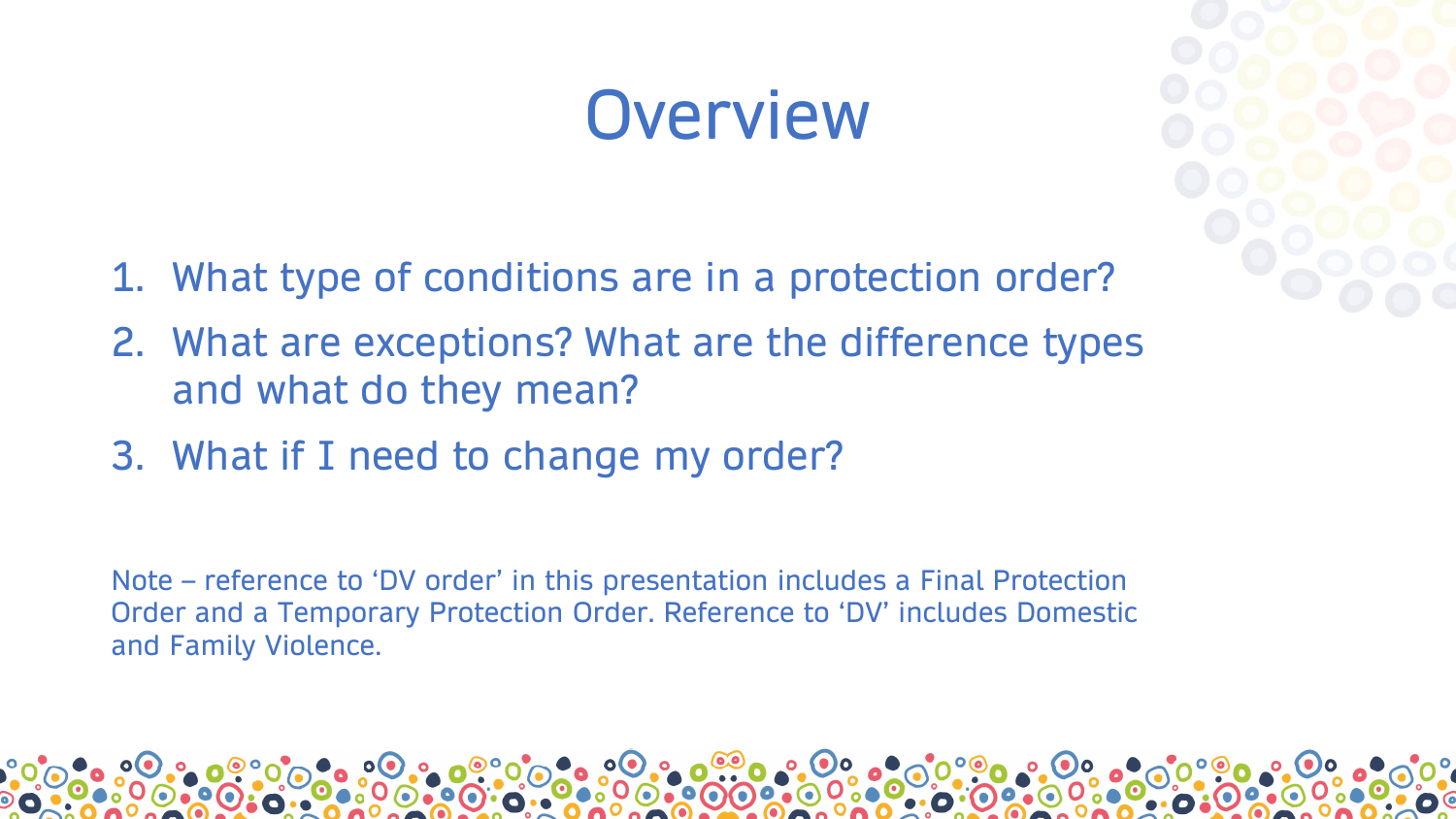## Types of Conditions

### **'Standard Condition'**

- The respondent must be of good behaviour towards the aggrieved and not commit domestic violence against the aggrieved.
- This standard condition for any named person includes that the respondent must be of good behaviour and not commit associated DV against the named person.
- In relation to children, the standard condition prohibits associated DV and children from being exposed to DV.
- It means you have to be of good behaviour and cannot commit DV.
	- For this reason, it is important you understand what DV is (see over).

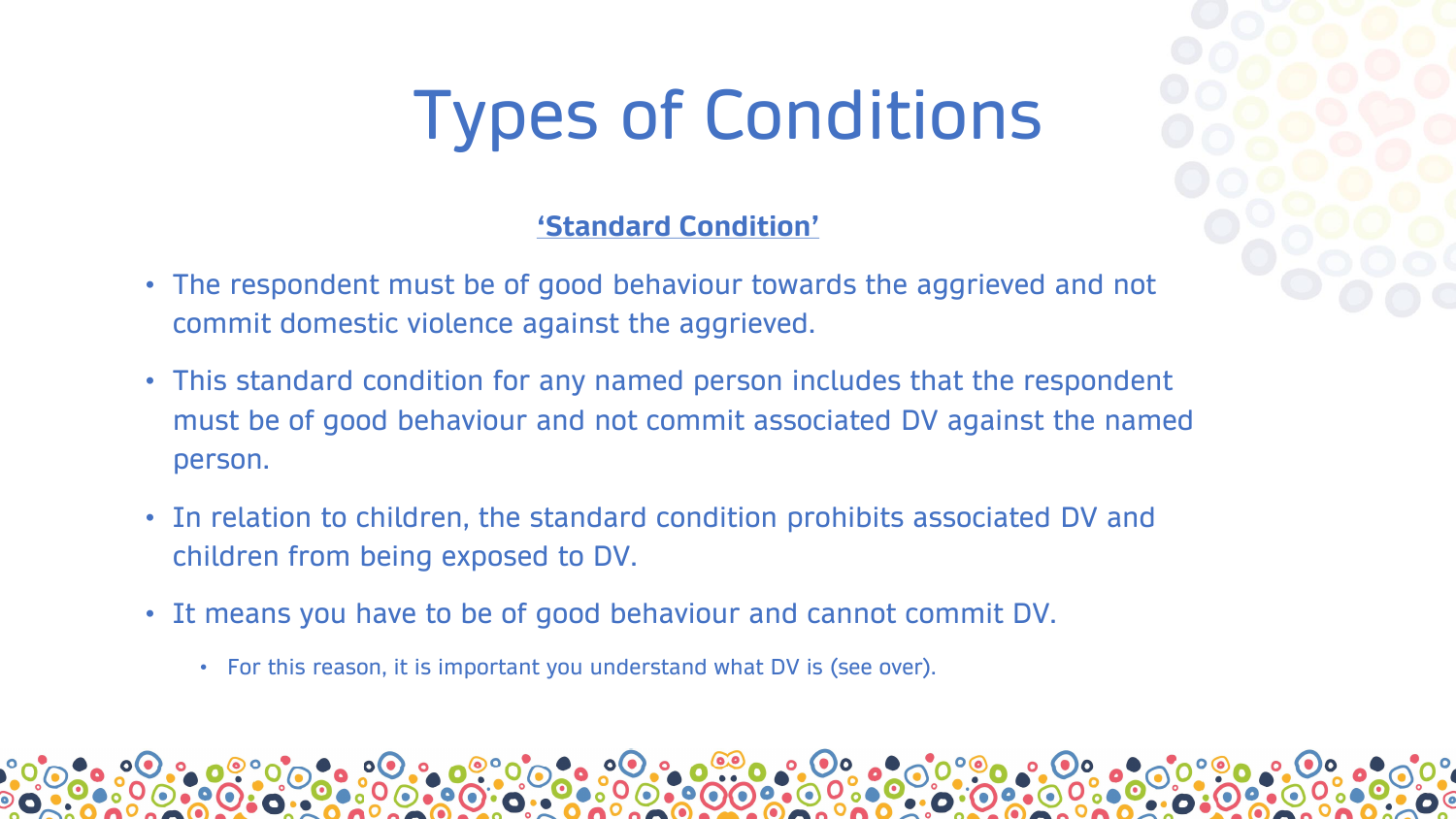### What is DV?

Behaviour from one person to another that is:

- Physically and/or sexually abusive
- Emotionally or psychologically abusive (examples):
	- following a person when the person is out in public, including by vehicle or on foot;
	- remaining outside a person's residence or place of work;
	- repeatedly contacting a person by telephone, SMS message, email or social networking site without the person's consent;
	- repeated derogatory taunts, including racial taunts;
	- threatening to disclose a person's sexual orientation to the person's friends or family without the person's consent;
	- threatening to withhold a person's medication;
	- preventing a person from making or keeping connections with the person's family, friends or culture, including cultural or spiritual ceremonies or practices, or preventing the person from expressing the person's cultural identity.

*Domestic and Family Violence Protection Act 2012* (Qld) s11.

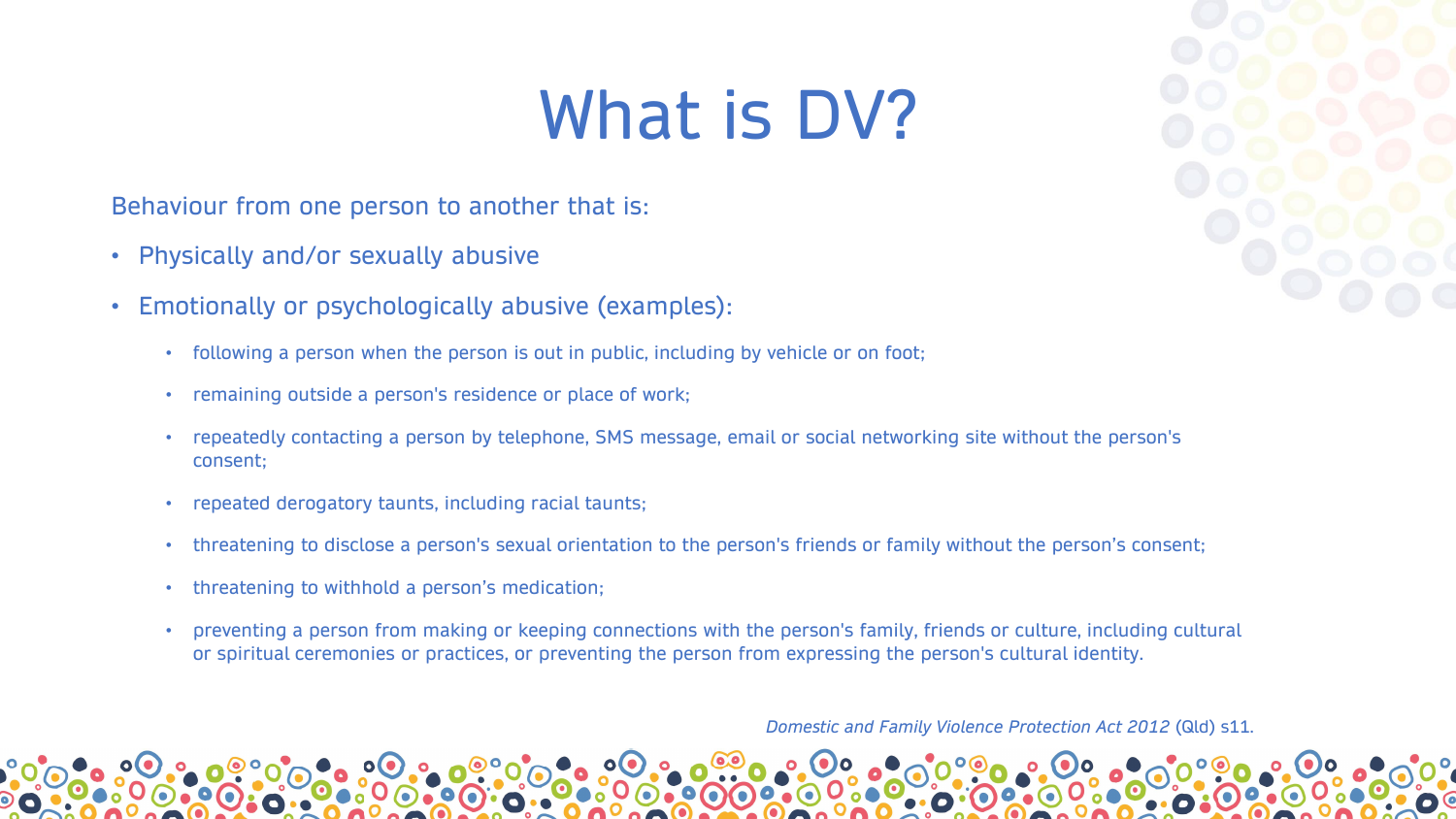### Definition of DV Cont.…

- Financial abuse
	- coercing a person to give up control of their assets and income;
	- removing or keeping a person's property without the person's consent, or threatening to do so;
	- disposing of property owned by a person, or owned jointly with a person, against the person's wishes and without lawful excuse;
	- without lawful excuse, preventing a person from having access to joint financial assets for the purposes of meeting normal household expenses;
	- preventing a person from seeking or keeping employment;
	- coercing a person to claim social security payments (single parent);
	- coercing a person to sign a power of attorney that would enable the person's finances to be managed by another person;
	- coercing a person to sign a contract for: the purchase of goods or services, for the provision of finance, a loan or credit or guarantee;
	- coercing a person to sign any legal document for the establishment or operation of a business.
- Behaviour that is threatening, coercive and/or controlling.
- Behaviour that in any way controls or dominates the other person and causes that person to fear for their safety or wellbeing.

*Domestic and Family Violence Protection Act 2012* (Qld) s12 and s8.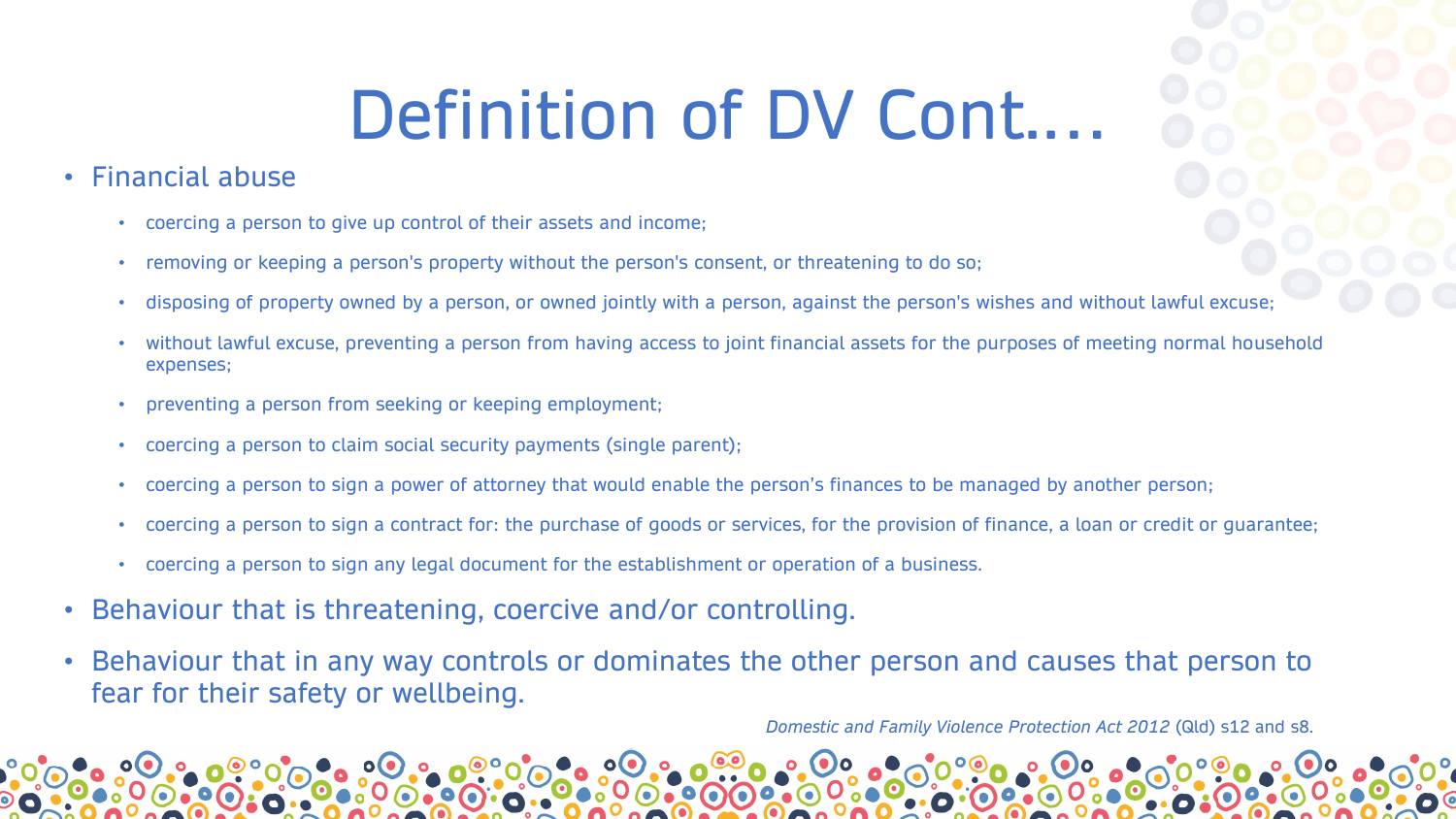### Definition of DV Cont....

### • Other DV behaviour;

- causing personal injury to a person or threatening to do so;
- coercing a person to engage in sexual activity or attempting to do so;
- damaging a person's property or threatening to do so;
- depriving a person of the person's liberty or threatening to do so;
- threatening a person with the death or injury of the person, a child of the person, or someone else;
- threatening to commit suicide or self-harm so as to torment, intimidate or frighten the person to whom the behaviour is directed;
- causing or threatening to cause the death of, or injury to, an animal, whether or not the animal belongs to the person to whom the behaviour is directed, so as to control, dominate or coerce the person;
- unauthorised surveillance of a person;
- unlawfully stalking a person.

*Domestic and Family Violence Protection Act 2012* (Qld) s8.

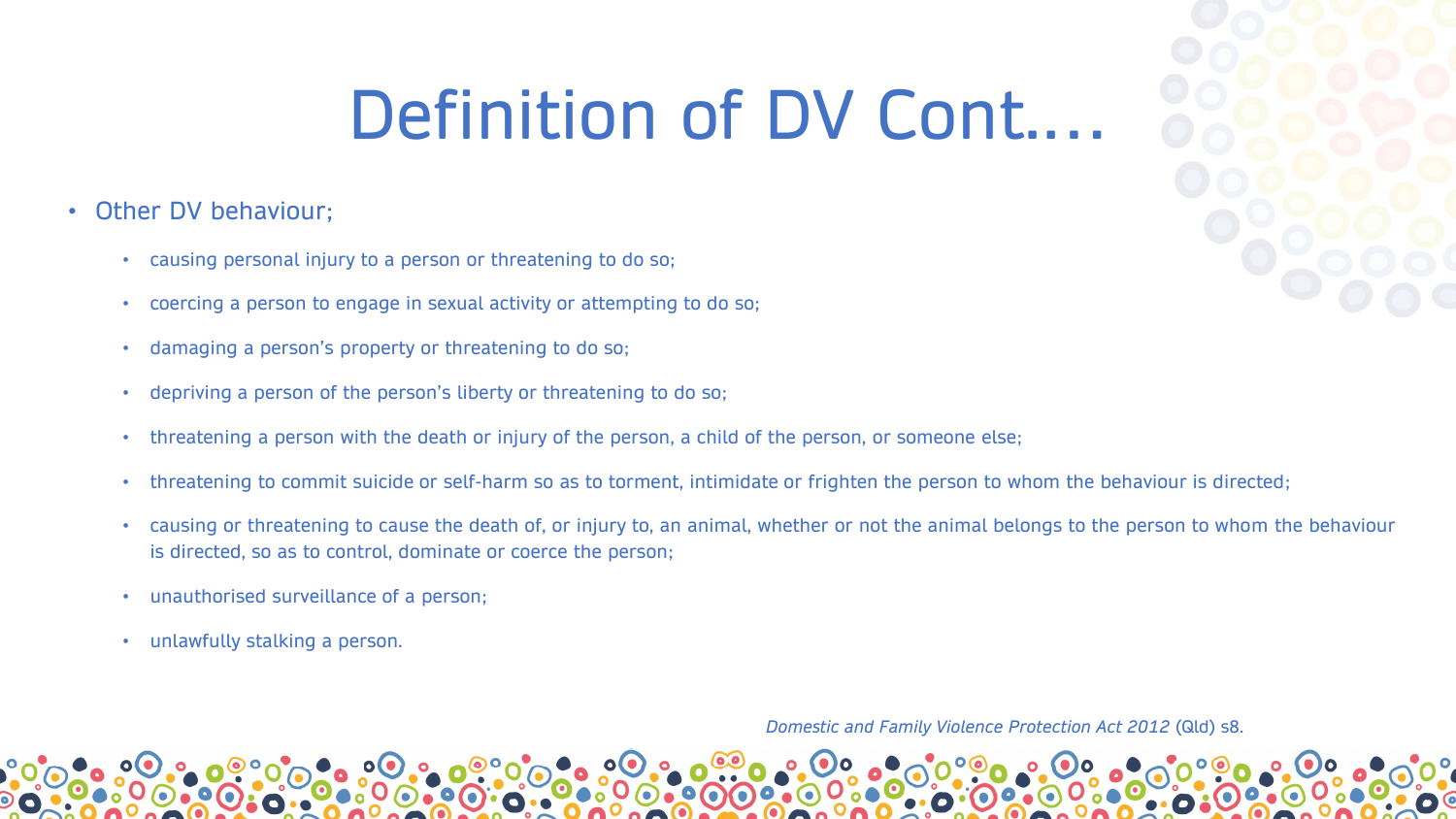## Definition of DV Cont.…

- Examples of surveillance;
	- reading a person's SMS messages;
	- monitoring a person's email account or internet browser history;
	- monitoring a person's account with a social networking internet site;
	- using a GPS device to track a person's movements;
	- checking the recorded history in a person's GPS device
- What's this all mean for you?
	- Every DV order includes the condition that the respondent must be of good behaviour and must not commit domestic violence. That means you cannot do any of the things that would constitute domestic violence. If you do any of these things you are in breach of the order.

*Domestic and Family Violence Protection Act 2012* (Qld) s8.

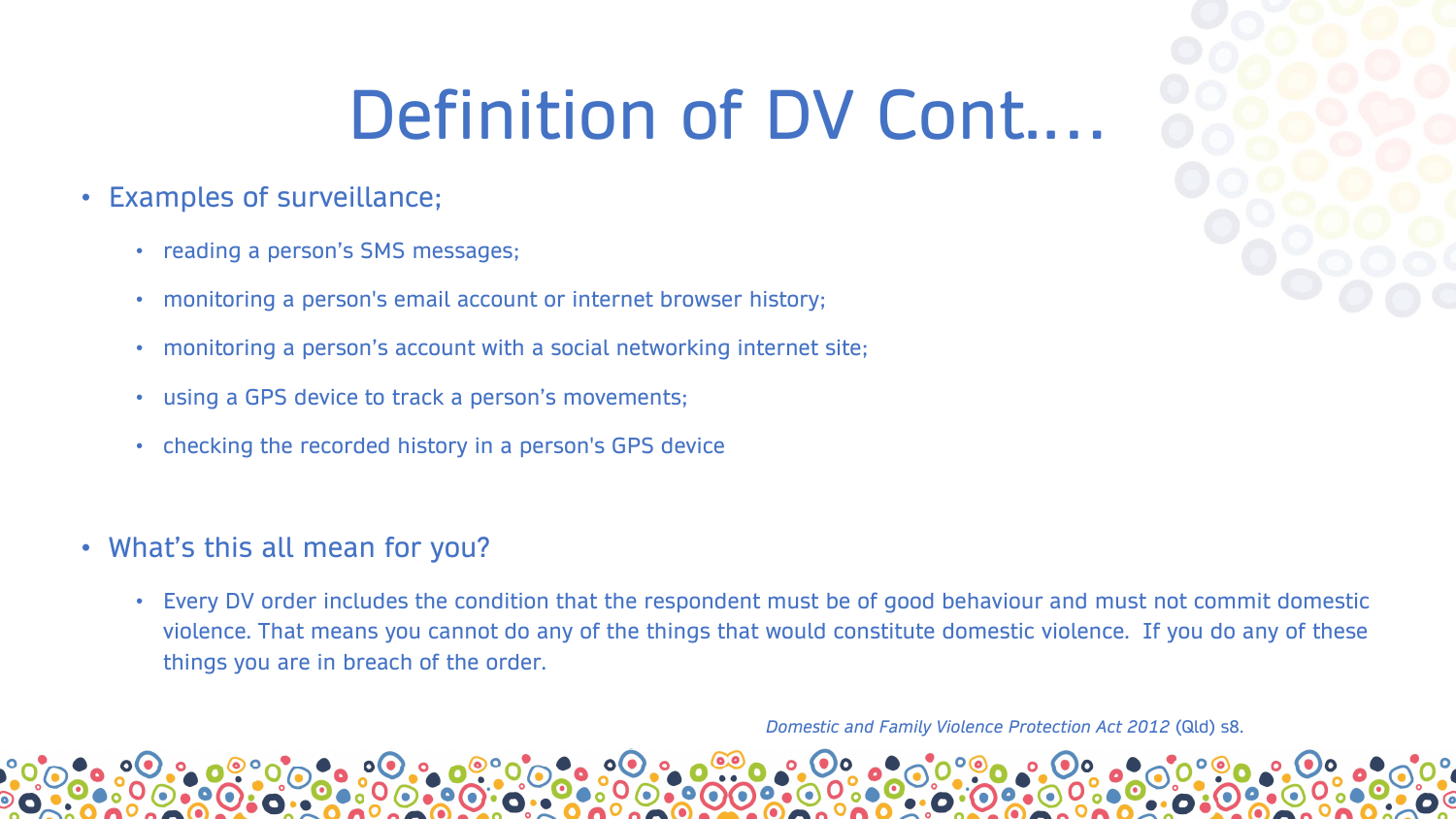### Other conditions

**No Contact:** *The respondent is prohibited from contacting or attempting to contact or asking someone else to contact the aggrieved and named children.*

- This means you CANNOT contact the person the order is protecting WHATSOEVER unless you have some exception. You should check your order very closely – it may include prohibition from contacting the named persons and children.
- Example breaches: wishing a Happy Birthday, receiving an appointment reminder on your phone and forwarding it to them, leaving a note, asking your Mum or Dad to wish a Happy Birthday on your behalf.

**No Locate:** *The respondent is prohibited from locating, attempting to locate, or asking someone else to locate the aggrieved and named children and named person.* 

• Example breaches: asking around if anyone knows where aggrieved lives or works, trying to locate aggrieved using find my phone app etc.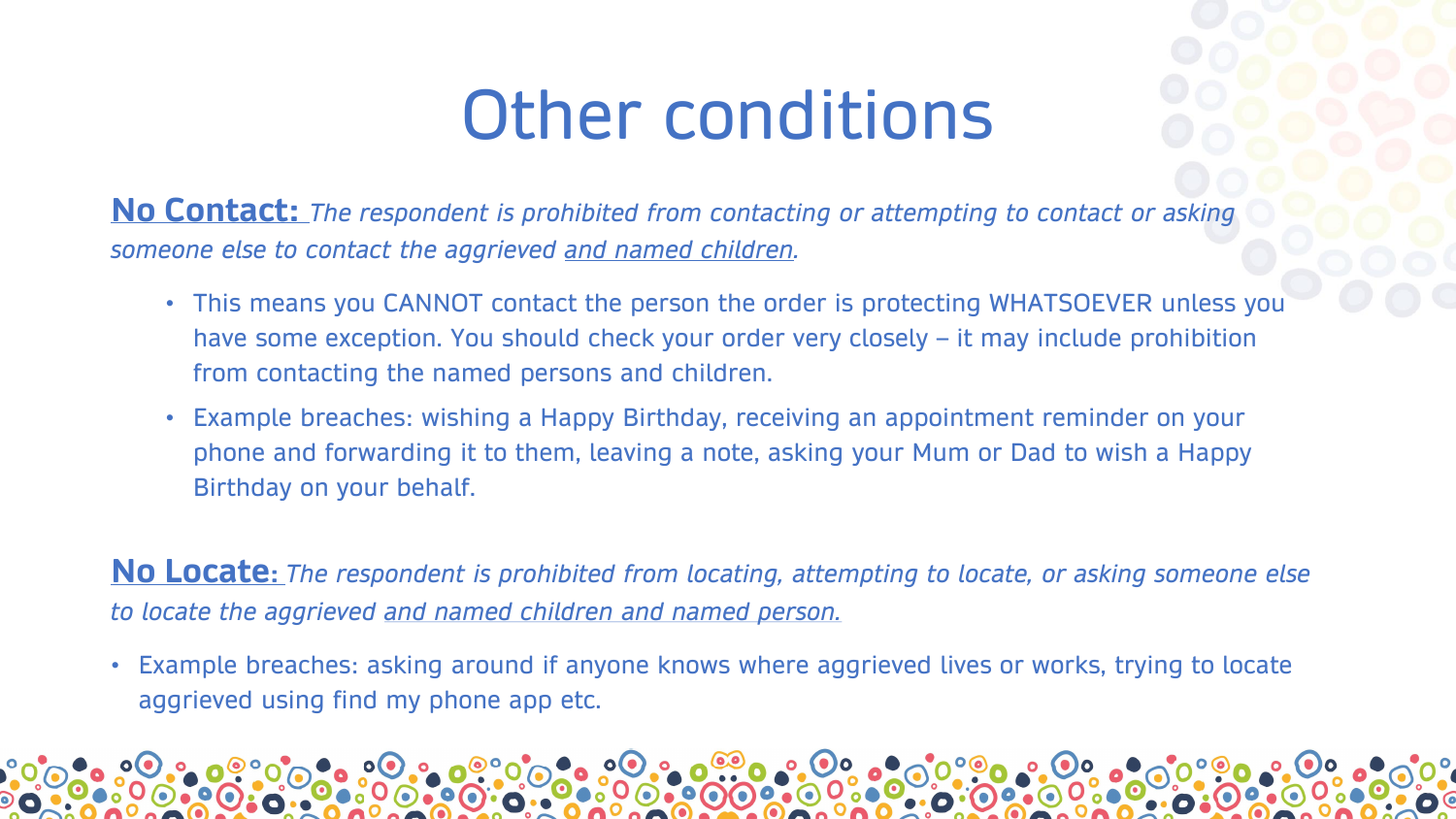### Other conditions

**Social Media Condition:** *The respondent is prohibited from using the internet or any other communication device (including social networking sites) to communicate with, publish picture or make adverse comments concerning the aggrieved and named children and named person.* 

• Example breaches: posting last year's photo of you with the child and stating something like 'Daddy loves you but Mummy won't let Daddy see you, Daddy will see you soon' etc. Sharing a meme and referring to the aggrieved.

**Monitor/Tracking Condition:** *The respondent must not electronically monitor or track or attempt to electronically monitor or track the movements or communications of the aggrieved and named person and named children by any means.*

• Example breaches: Find my phone app, going through GPS history etc.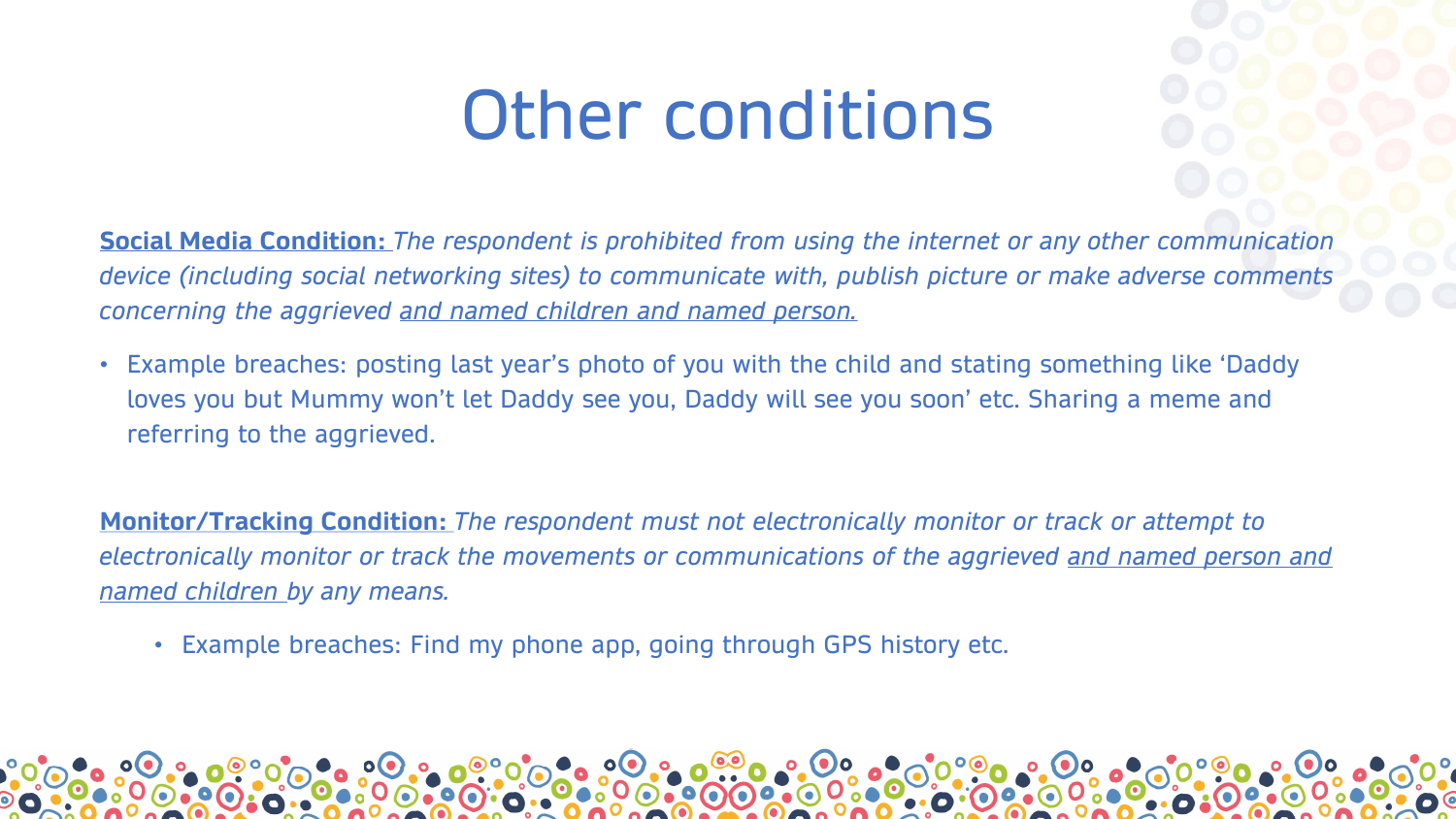## Other Conditions – No approach

### **No Approach – General**

- *The respondent is prohibited from following or approaching within 100m of the aggrieved and named child when at any place.*
	- This applies even if they approach you.
	- If you see the aggrieved at a place you need to walk the other way and leave.
	- Example breaches: You go to the pub every Friday. All of a sudden aggrieved shows up at the pub. You finish your drink before leaving – breach! You should leave as soon as you see the aggrieved. Out grocery shopping and see aggrieved and child, haven't seen the child for some time and can't help but approach just to see child.

### **No Approach – School**

- *The Respondent is prohibited from attending at or going to within 100m of the school or other premises where the named child lives or attends for the purpose of education and care*
	- Example breaches: Aggrieved asking you to collect children from school, attending the school for some other reason.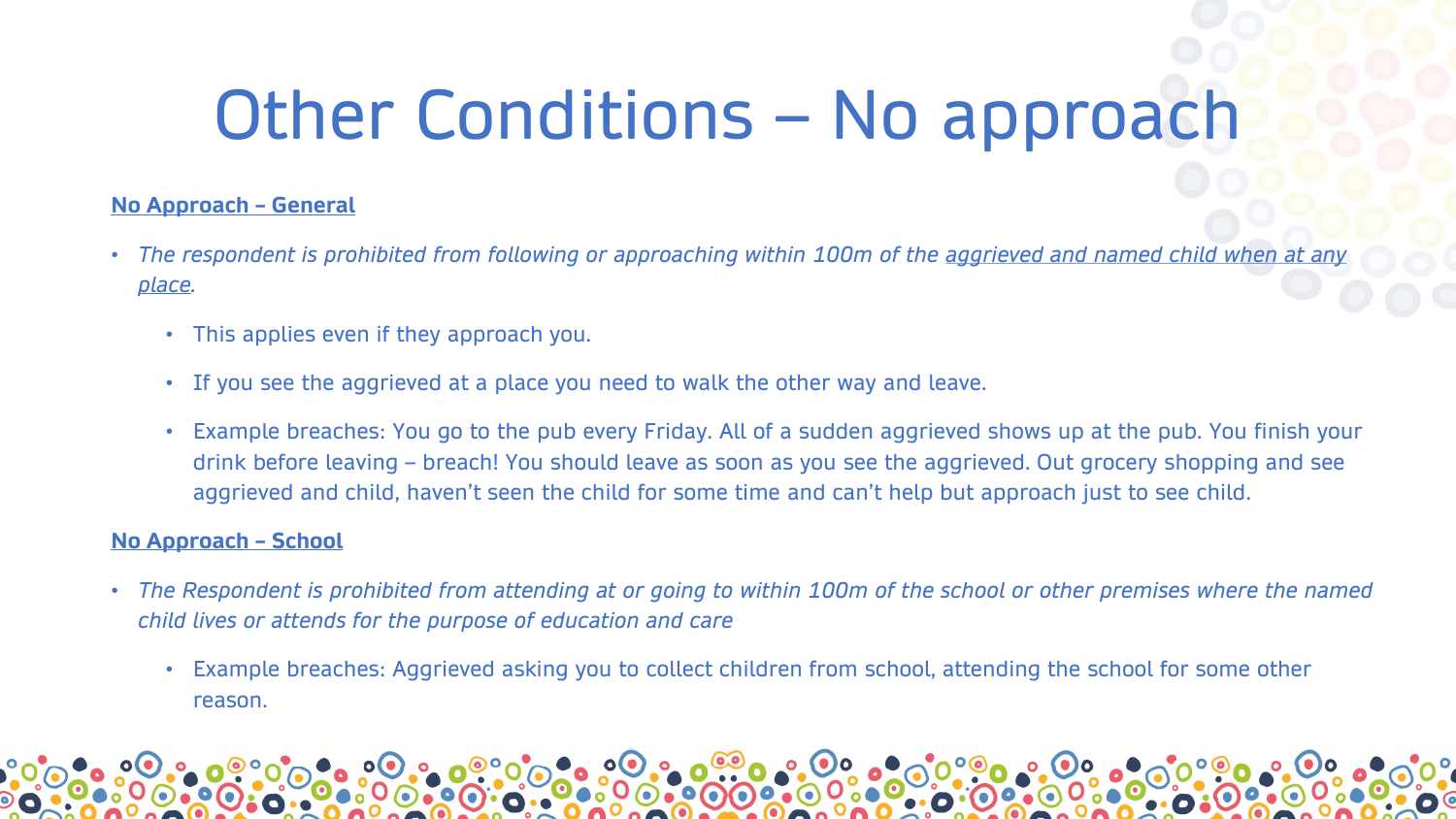## Other Conditions- property

**No Approach – Home ('Ouster'):** The Respondent is prohibited from remaining at, entering or attempting to enter or approaching within 100m of the aggrieved, named person and child's usual place of residence at 123 Sesame Street, Hervey Bay.

### **Property issues:** What if I have property I need?

- Return condition: *The Respondent can return to the premises within 14 days in the company of police and on notice to the aggrieved to recover agreed property*. If you have this condition you need to contact the police for assistance – you cannot simply attend the premises.
- This allows the Respondent to return to the property with the assistance of police to collect essential personal property.
- It does NOT allow the Respondent to remove property that is required to meet the daily needs of the aggrieved for example household furniture or kitchen appliances. It DOES NOT include disputed property. For example, if the aggrieved says 'no that's mine' you cannot take the property.
- What if I have other property I need to collect and will need a truck to assist?
	- Property Settlement (police have limited resources)
	- Mediation providers: Family Relationship Centre (07) 4130 7500 and Wide Bay Dispute Resolution Centre (07) 4120 6708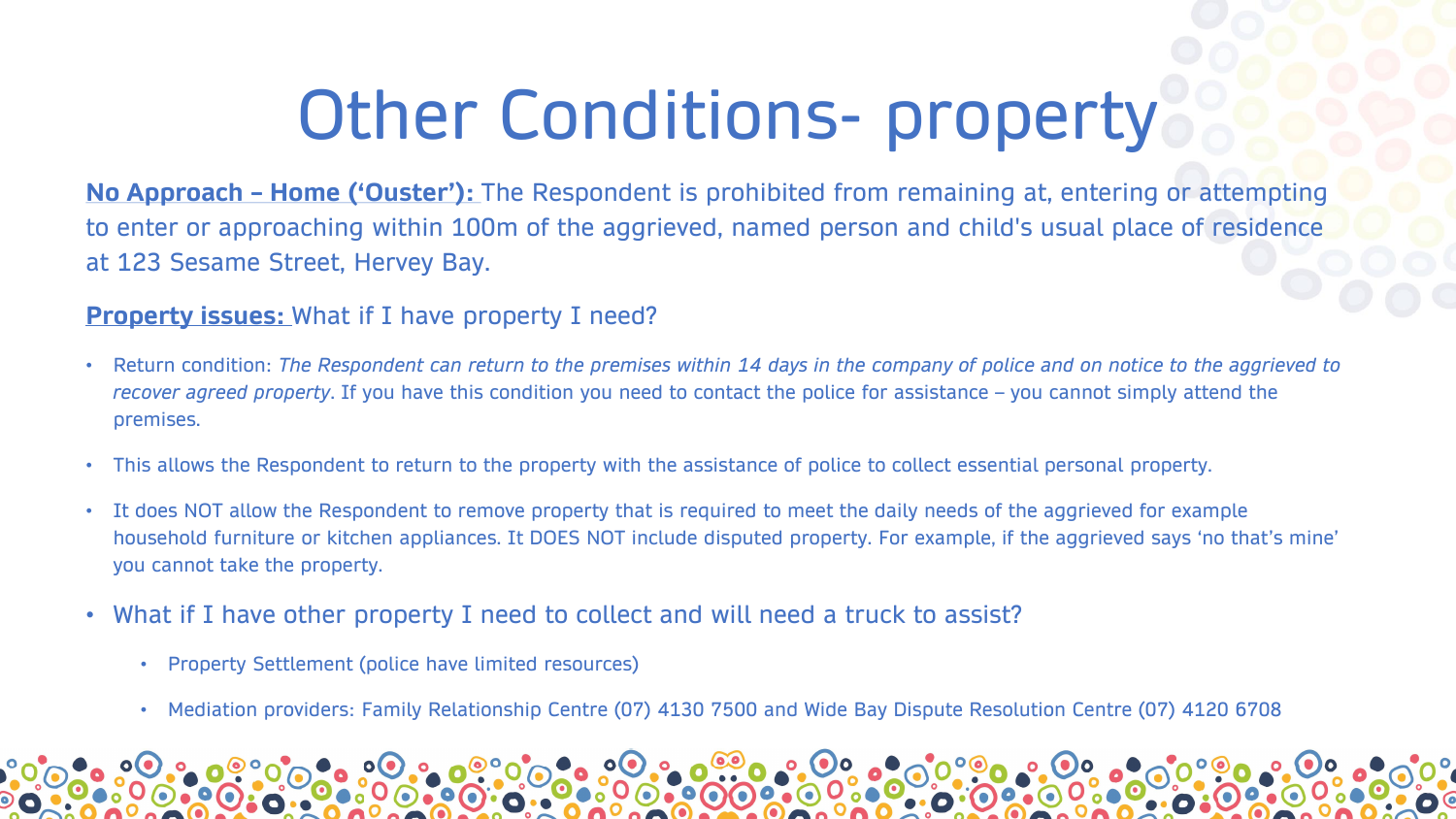### IIIIIIfIIIlIIIIIIIIIIIIIllIIIIIIIIllIIIlIfIIIIIIII

Form DV2 QUEENSLAND DOMESTIC ANDFAMILYVIOLENCE PROTECTION ACT 2012 Sections 44, 48, 131 and 132

File Number: MAG-000000000000 LFR:HERV-MAG-0000000000 Order Number:O00000000

### **TEMPORARY PROTECTION ORDER**

| Court:           | <b>MAGISTRATES COURT</b> |
|------------------|--------------------------|
| Place:           | <b>HERVEY BAY</b>        |
| Date Order Made: | 01/01/2022               |

**Applicant (Police):** Lisa Mary LEE **Respondent:** Rob John WILLIAMS<br> **Aggrieved:** Mary Sally WILLIAMS **Mary Sally WILLIAMS** 

### **Named Person/s Protected by this Order:**

CHILD OF THE AGGRIEVED Johnny John Williams NAMED PERSON Lenny WILLS

### Nationally Recognised DVO

It is ordered that:

- ( 1 ) The respondent must be of good behaviour towards the aggrieved and not commit domestic violence against the aggrieved.
- ( 2 ) The respondent must be of good behaviour towards the named person and not commit domestic violence against the named person.
- ( 3 ) The respondent must be of good behaviour towards the child, must not commit associated domestic violence against the child and must not expose the child to domestic violence.
- ( 4 ) The respondent is prohibited -from remaining at; -entering or attempting to enter; the aggrieved's usual place of residence.
- ( 5 ) The respondent is prohibited from contacting or attempting to contact or asking someone else to contact the aggrieved
- ( 6 ) The respondent is prohibited from following, approaching, or approaching within 100 m of the aggrieved and named child when at any place.
- ( 7 ) The respondent is prohibited from using internet or any other communication device (including social networking sites) to communicate with, publish pictures or make adverse comments concerning the aggrieved and named person.
- ( 8 ) The respondent must not electronically monitor or track or attempt to electronically monitor or track the movement's or communications of the aggrieved, named person and named child, by any means.
- ( 9 ) The respondent is prohibited from attending at or going to within 100m of Torquay State School or other premises where a child of the aggrieved usually attends for the purpose of education or child care.

The respondent was present in Court when this order was made.

UNLESS OTHERWISE ORDERED THIS ORDER CONTINUES IN FORCE TO AND INCLUDING UNTIL A FURTHER ORDER IS MADE IN THE PRESENCE OF THE RESPONDENT OR THE RESPONDENT IS SERVED WITH OR THE RESPONDENT IS TOLD BY A POLICE OFFICER ABOUT THE EXISTENCE OF SUCH FURTHER ORDER OR THE APPLICATION FOR A PROTECTION ORDER IS WITHDRAWN OR DISMISSED BY THE COURT

### Example

- Rob must be of good behaviour and not commit Domestic Violence against Mary, Lenny (Mary's new boyfriend) and the child Johnny.
- Rob must not expose Johnny to Domestic Violence (e.g. degrade Mary, yell at Mary or assault Mary in front of Johnny).
- Rob cannot go to Mary's house.
- Rob cannot contact Mary, Lenny or Johnny.
- Rob cannot approach within 100m of Mary or Johnny. If he sees them he has to walk the other way.
- Rob cannot use the internet to communicate or post about Mary or Lenny (e.g. Facebook)
- Rob cannot track Mary, Lenny or Johnny for example using Find my Phone.
- Rob cannot go to Johnny's school or childcare.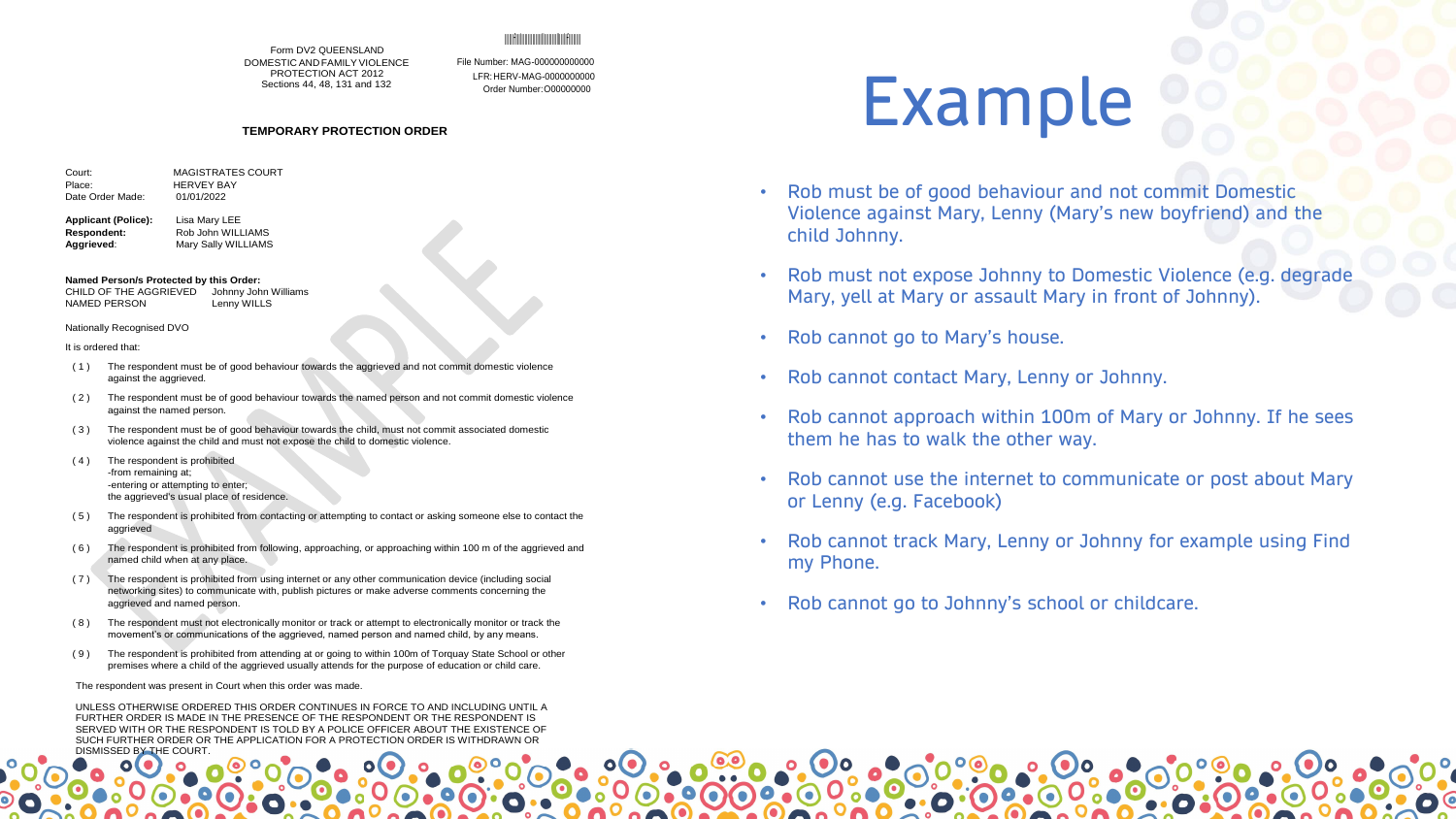### **Exceptions**

- What are they?
	- They provide an 'exception' for a particular order (NOT all the orders).
- Example exceptions
	- Except for the purposes of attending the premises to spend time with a child or children as agreed between the parties in writing or pursuant to a Court Order.
	- Except for the purpose of spending time with a child or children as agreed between the parties in writing or pursuant to a court order.
	- Except when appearing before a court or tribunal.
	- Except for the parties to attend an agreed conference, counselling or mediation session, including a legal aid conference.
	- Except in writing (including via text or email) but only in relation to parenting or financial issues.
	- Except to the extent that the adult named person agrees in writing including by text or email.
	- Except with the prior written consent of the aggrieved.
- Exceptions only apply to certain orders (see example in next slide).

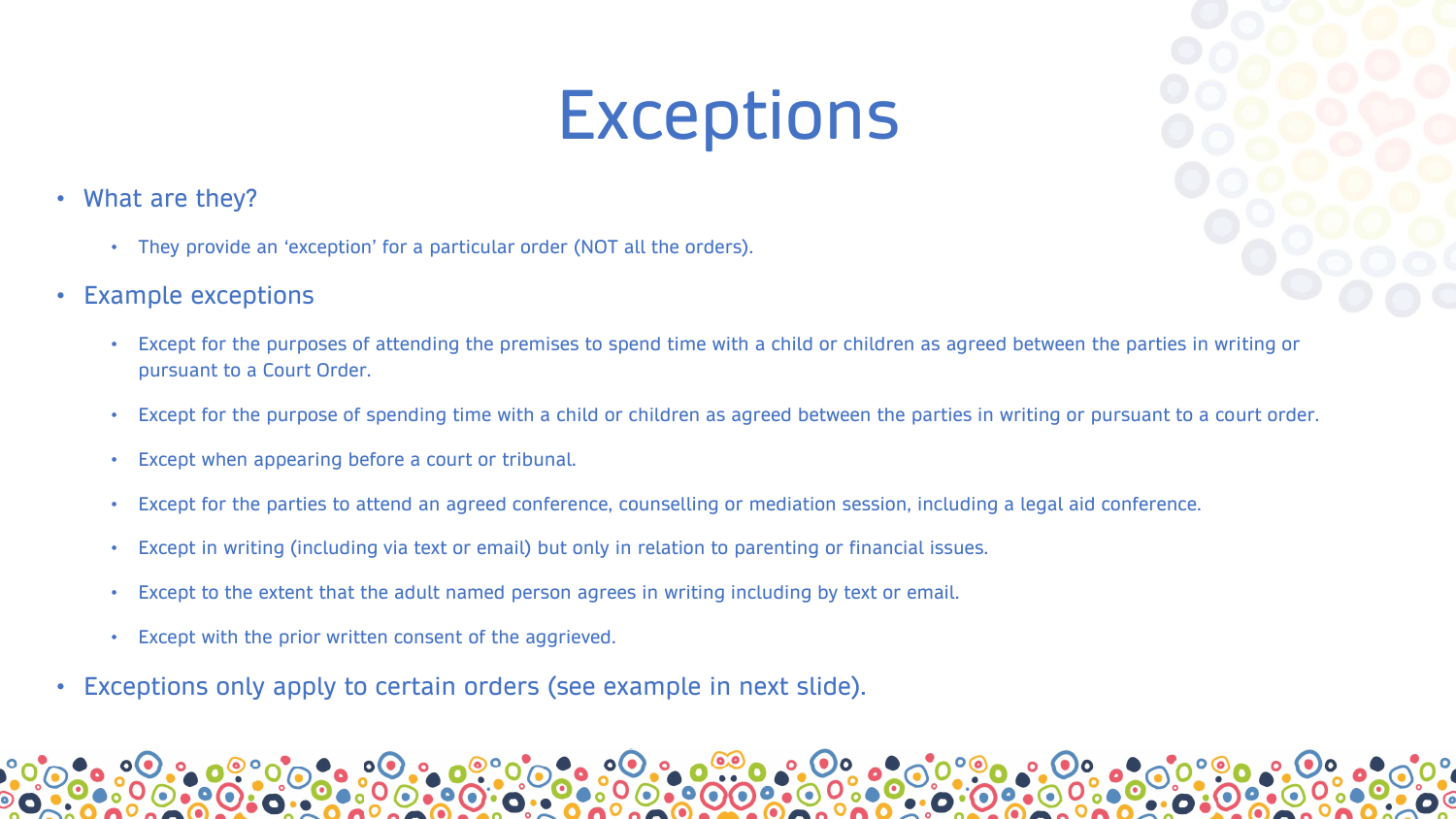Court: **MAGISTRATES COURT HERVEY BAY** Place: 01/01/2022 Date Order Made:

**Applicant (Police):** Lisa Mary LEE Respondent: Aggrieved:

Rob John WILLIAMS Mary Sally WILLIAMS

### Named Person/s Protected by this Order:

CHILD OF THE AGGRIEVED Johnny John Williams NAMED PERSON Lenny WILLS

Nationally Recognised DVO

It is ordered that:

- Rob can only attend Mary's residence if there is a Court Order or written agreement (Parenting Plan) that says that he can collect the child from the residence. For example 'the Father collect the child from the Mother's residence each alternative Friday at 05:00 pm'. This order or parenting plan would then operate under the DV exception so Rob can only attend Mary's at 05:00 pm on the alternate Friday.
- It does not mean that Rob can attend at any other time – even if agreed by Mary.

The respondent is prohibited  $(4)$ -from remaining at; -entering or attempting to enter; the aggrieved's usual place of residence.

> Except for the purposes of attending the premises to spend time with a child or children as agreed between the parties in writing or pursuant to a Court Order.

Except with the prior written consent of the aggrieved.

- With this exception Rob can only attend if Mary gives consent. For example, Mary can send Rob a message stating that she gives him consent to come to her home at any time until withdrawn by her.
- Mary may give consent that Rob only attend on one occasion.
- Mary can withdraw her consent in which case Rob cannot attend and must leave immediately.
- Rob CANNOT contact Mary and ask for her to give consent – if the same exception applies to the contact order.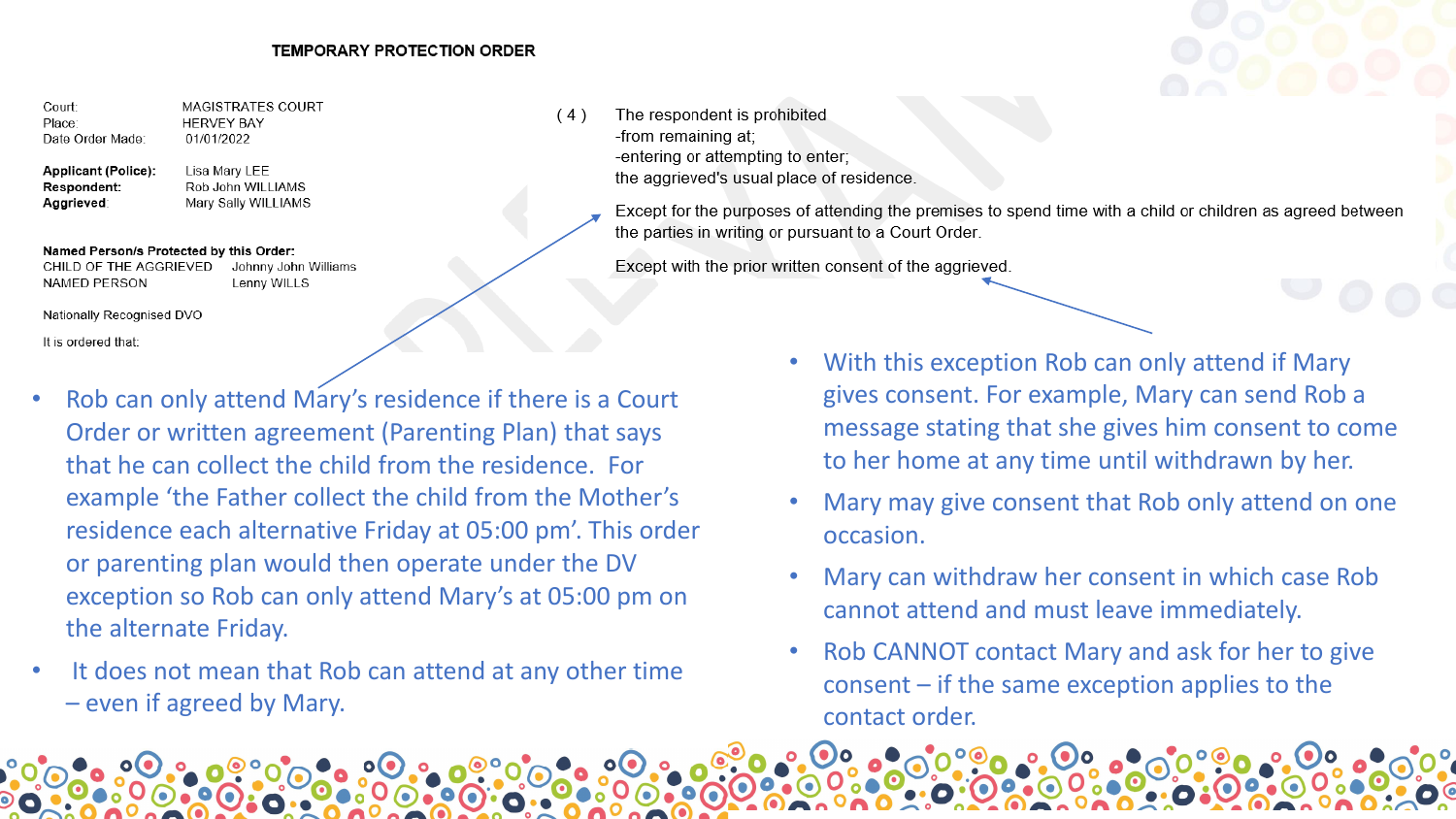Court: MAGISTRATES COURT Place: **HERVEY BAY** Date Order Made: 01/01/2022

**Applicant (Police):** Lisa Mary LEE Respondent: Aggrieved:

Rob John WILLIAMS Mary Sally WILLIAMS

Named Person/s Protected by this Order: CHILD OF THE AGGRIEVED Johnny John Williams

**NAMED PERSON** Lenny WILLS

Nationally Recognised DVO

It is ordered that:

- This exception allows Rob to contact for example a mediation provider like Wide Bay Dispute Resolution Centre or Family Relationship Centre who will then contact Mary to see whether she would like to participate in mediation.
- Rob cannot contact Mary and ask her if she would like to go to mediation.

The respondent is prohibited from contacting or attempting to contact or asking someone else to contact the  $(5)$ aggrieved

Except for the parties to attend an agreed conference, counselling or mediation session, including a legal aid conference.

Except in writing (including via text or email) but only in relation to parenting or financial issues.

Except with the prior written consent of the aggrieved.

- Rob can send an email or text to Mary about parenting  $-$  e.g. confirming a changeover location for time with the child.
- Rob cannot discuss other issues in the text or email that fall outside parenting or financial issues (e.g. getting back together).
- Mary can text Rob and give her consent that Rob can contact her by any means at any time. This would allow Rob to contact her.
- Mary can withdraw her consent STOP.
- Mary can text Rob and say I consent to you contacting me about our dog Bluey but only by email. This would allow Rob to email Mary about their pet dog Bluey.
- Rob cannot ask Mary for her written consent.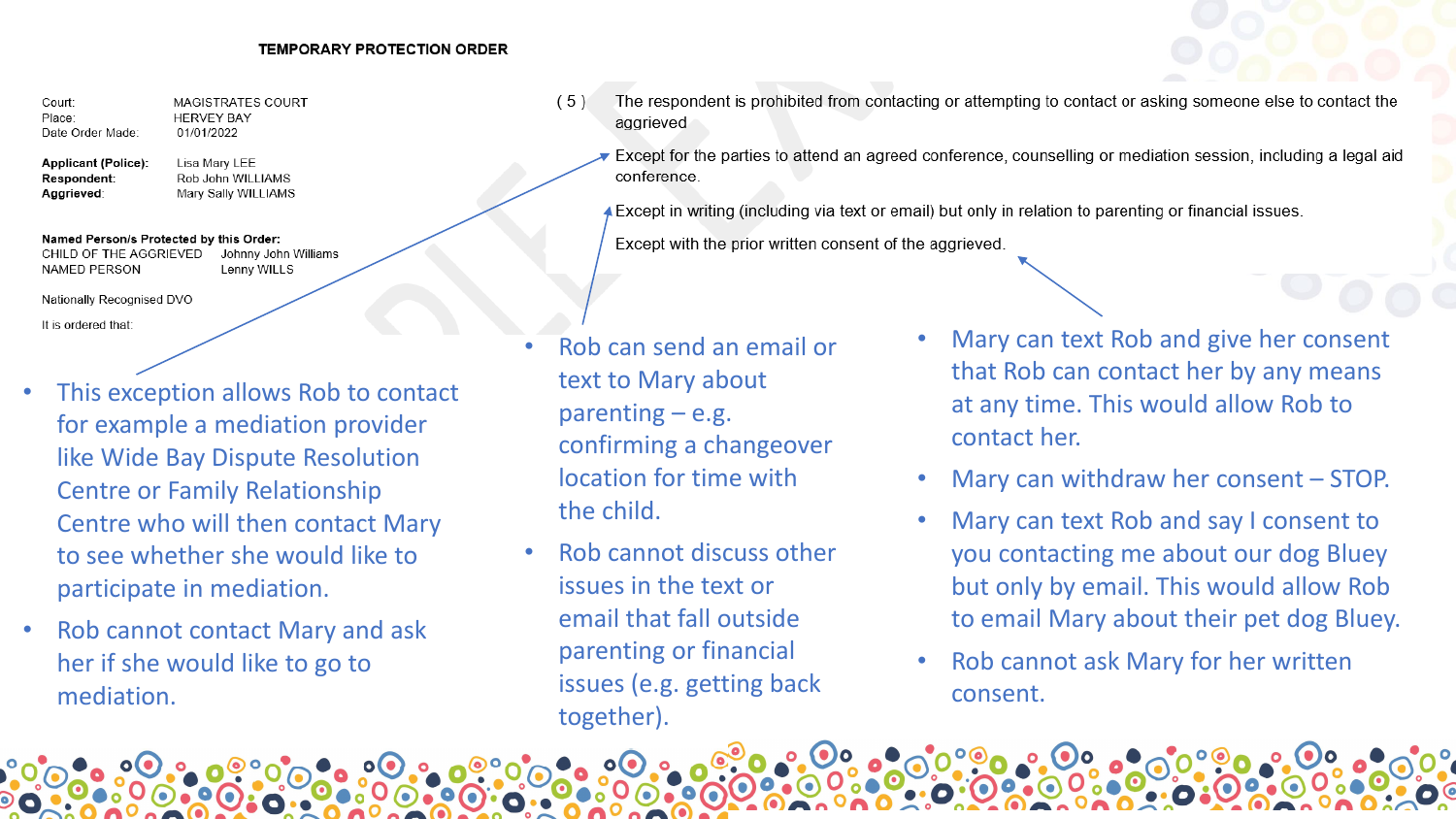$(6)$ 

Court: MAGISTRATES COURT **HERVEY BAY** Place: 01/01/2022 Date Order Made:

**Applicant (Police):** Lisa Mary LEE Respondent: Rob John WILLIAMS Mary Sally WILLIAMS Aggrieved:

Named Person/s Protected by this Order:

CHILD OF THE AGGRIEVED Johnny John Williams NAMED PERSON Lenny WILLS

Nationally Recognised DVO

It is ordered that:

- If Rob has a Court date and attends Court and Mary is at Court Rob will not be in breach of the order
- If Rob stands very close to Mary to try to scare her or whispers something to her then he will be in breach of the order.

The respondent is prohibited from following, approaching, or approaching within 100 m of the aggrieved and named child when at any place.

Except when appearing before a court or tribunal.

Except for the parties to attend an agreed conference, counselling or mediation session, including a legal aid conference.

Except for the purpose of spending time with a child or children as agreed between the parties in writing or pursuant to a court order.

- If Rob contacts mediation and they arrange a mediation date then Rob can attend the mediation without breaching the order.
- If Rob starts yelling at Mary and calling her names at the mediation then Rob WILL be in breach of the order.
- If Rob and Mary have a Court Order or Parenting Plan that says that the child can spend time with Rob from 05:00 pm each alternate Friday to Wednesday at 09:00 am, then Rob can approach the child Johnny to spend time with him.
- Rob cannot approach Mary or the child Johnny any other time.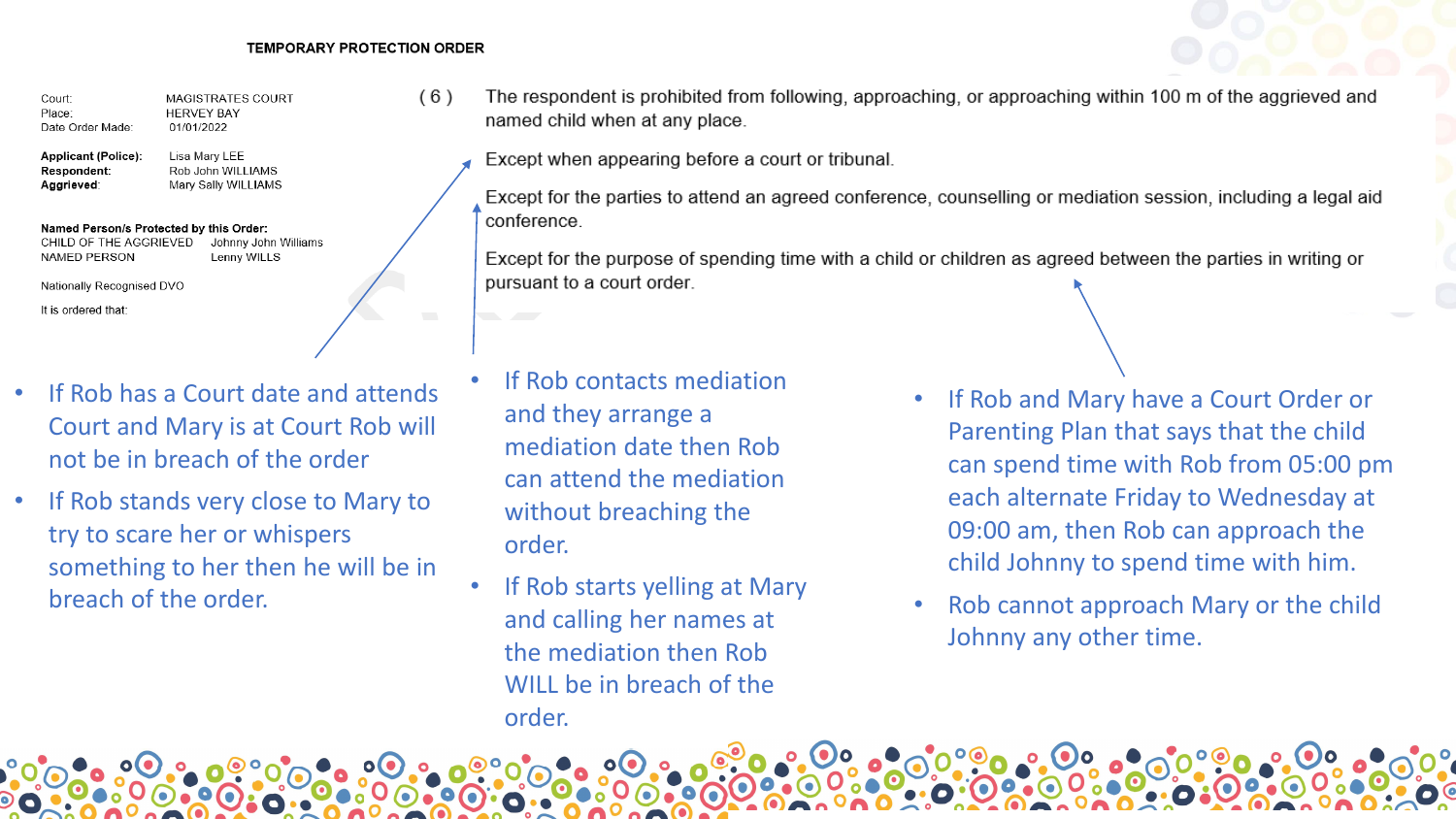### **Exceptions**

- You can only rely on the exception that applies to the specific order.
- In this example if Mary texts Rob and the message states: I consent to you contacting me by any means until withdrawn by me then Rob can contact Mary.
- Mary cannot ask Rob to meet her for coffee as the only exceptions for the approach order are: when attending Court, attending counselling, mediation or a legal aid conference or when spending time with the child in accordance with a written agreement or Court Order.
- Mary can only provide consent for Rob to contact her.

MAGISTRATES COURT Court: **HERVEY BAY** Place: 01/01/2022 Date Order Made:

**Applicant (Police):** Lisa Mary LEE Respondent: Rob John WILLIAMS Aggrieved: Mary Sally WILLIAMS

### Named Person/s Protected by this Order:

Johnny John Williams CHILD OF THE AGGRIEVED Lenny WILLS NAMED PERSON

Nationally Recognised DVO

It is ordered that:

The respondent is prohibited from contacting or attempting to contact or asking someone else to contact the  $(5)$ aggrieved

Except with the prior written consent of the aggrieved.

 $(6)$ The respondent is prohibited from following, approaching, or approaching within 100 m of the aggrieved and named child when at any place.

Except when appearing before a court or tribunal.

Except for the parties to attend an agreed conference, counselling or mediation session, including a legal aid conference.

Except for the purpose of spending time with a child or children as agreed between the parties in writing or pursuant to a court order.

So, you may have some exceptions for some orders but not all. Here Mary can provide written consent for contact but she cannot provide written consent for Rob to approach her or the child.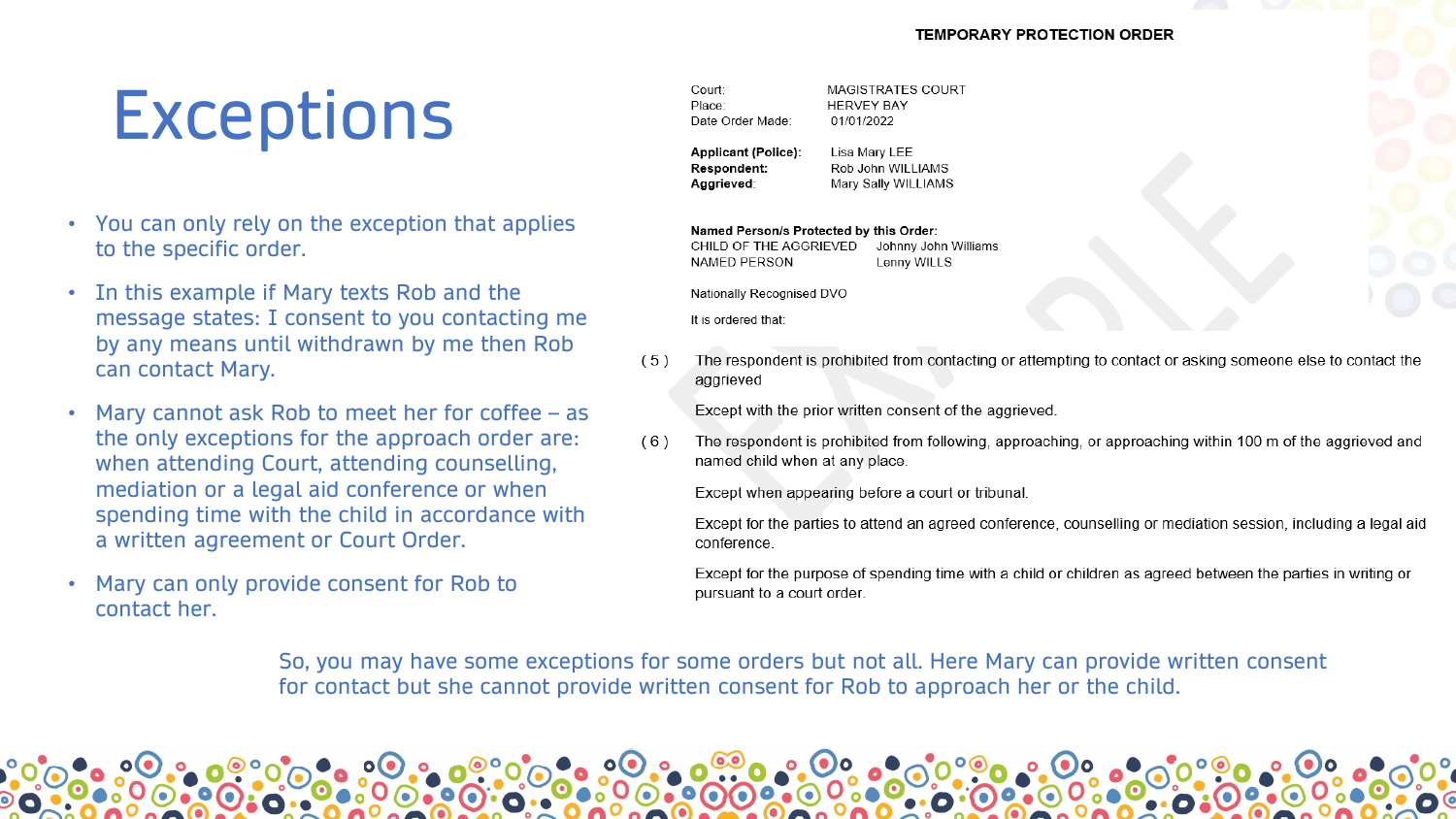## What about parenting arrangements?

- If there are Family Court Orders in place that haven't been provided to the Court then you need to provide them to the Court.
- If there are no Family Court Orders in place then you should seek exceptions.
- You should ask for the 'family law exceptions' as well as the exception '*Except in writing (including via text or email) but only in relation to parenting or financial issues*'.
- If the Court only grants the family law exception '*except when attending an agreed mediation or conference*' and '*except for the purpose of spending time with a child or children as agreed between the parties in writing or pursuant to a court order*' then you can only spend time if there are already current Court orders in place, that set out time arrangements.
- If there are no Family Court orders in place and you have the exception relating to attending an agreed mediation or conference then you should make contact with the Family Relationship Centre (07) 4130 7500 to arrange for a mediation for parenting arrangements.

 $\bullet$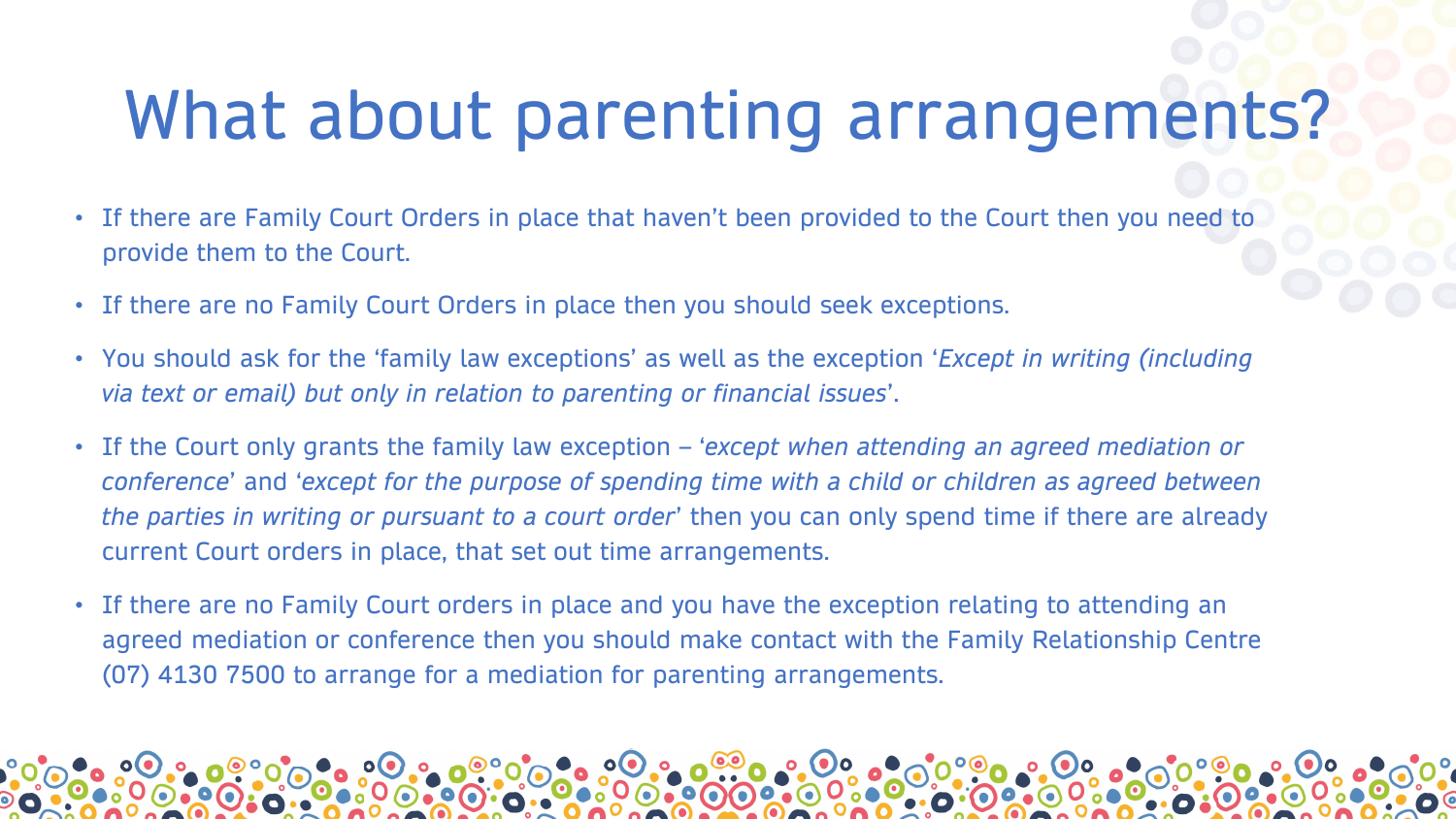## What if I need to change the order?

- You can lodge an application to vary.
- What does the Court consider?
	- The grounds in the original application;
	- Any findings the Court made (if you contested it);
	- If you had an intervention order (an order that you complete a program) whether you complied with that;
	- Wishes of the aggrieved and any named persons;
	- Any current contact between the aggrieved and respondent;
	- Whether any pressure has been applied, or threat made to the aggrieved;
	- The need to protect the safety and wellbeing of people who experience DV including children paramount;
	- Any other relevant matter.
- If the application originally was a Police Application then Police may oppose the variation trial
- You shouldn't vary the DV order if you have current conflicting bail conditions.

*Domestic and Family Violence Protection Act 2012* (Qld) s91 and 92.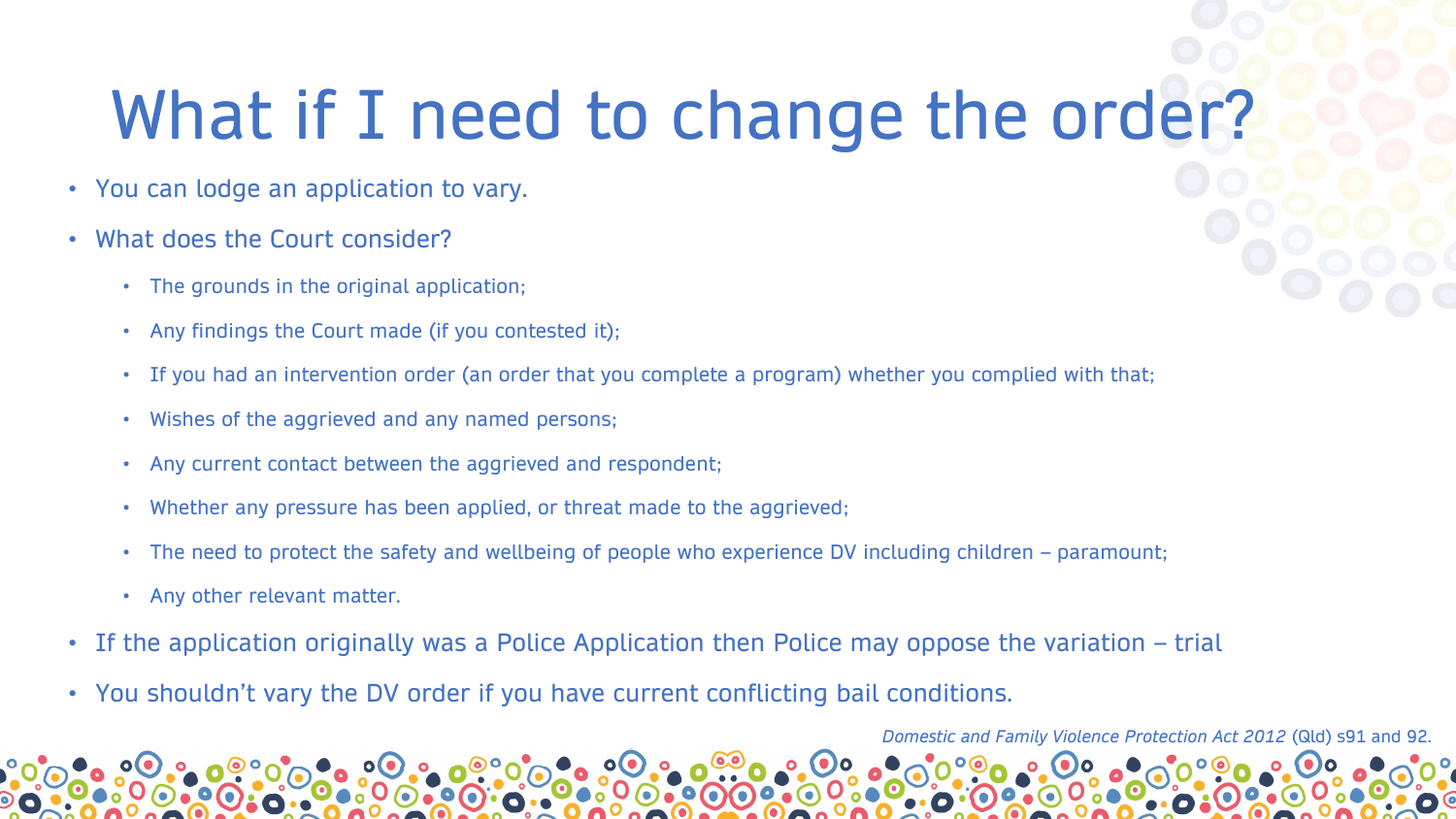## Bail conditions

- If your bail conditions conflict with your DV order (are stricter) then you must follow your bail conditions.
- E.g. If you have bail conditions that state that you cannot contact the aggrieved but a DV protection order that says that you are prohibited from contacting the aggrieved except with prior written consent, and the aggrieved contacts you and provides written consent, you still CANNOT contact the aggrieved. YOU MUST FOLLOW YOUR BAIL CONDITIONS.
- If your bail conditions state that you have to appear at Court and there are no other conditions then you follow your bail condition (attend Court) as well as your DV order (e.g. if it says no contact).
- You cannot vary your DV protection order until you have dealt with your criminal matter and the bail conditions no longer apply (or don't conflict with the variation you seek).
- You can vary your bail conditions. Usually this will require you to go back to the Court that granted the bail. Sometimes, your bail conditions will include a provision that allows you to seek the approval of the Police Prosecutions to vary – it will depend on the terms. If you have multiple charges, you may have bail in more than one Court. In those circumstances any changes will need to be made to all of your bail undertakings.

 $\bullet$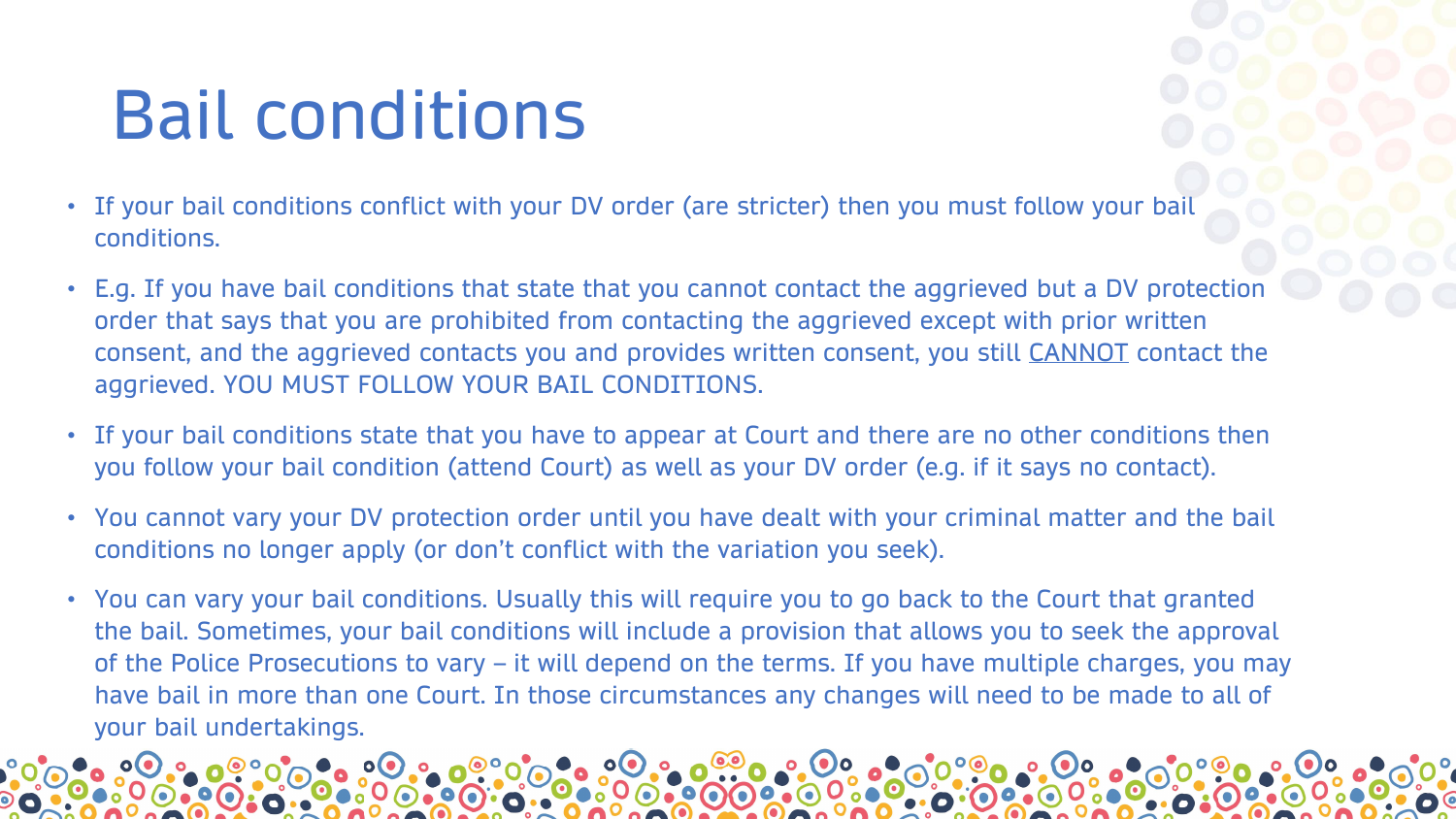## Summary

### • (1) What type of conditions are in a DV order?

- As shown there are a number of conditions that can be made. It is important that you understand what conditions apply to your order. It is very important that you understand what DV is as every order has a condition that you must be of good behavior and not commit domestic violence.
- (2) What type of exceptions are in a DV order? (family law)
	- As shown there are a number of exceptions. You may have some exceptions, no exceptions or all exceptions. It is important that you look at your exceptions and the order they apply to.
	- Importantly, just because you fall within an exception doesn't mean that you are completely fine for example, you have an exception you follow it but in the process you start degrading the aggrieved. Here, you would still be in breach.
- (2) How can an order be changed?
	- You can lodge an application to vary BUT if you have bail conditions that otherwise conflict (e.g. no contact) the Court will be reluctant to hear the application.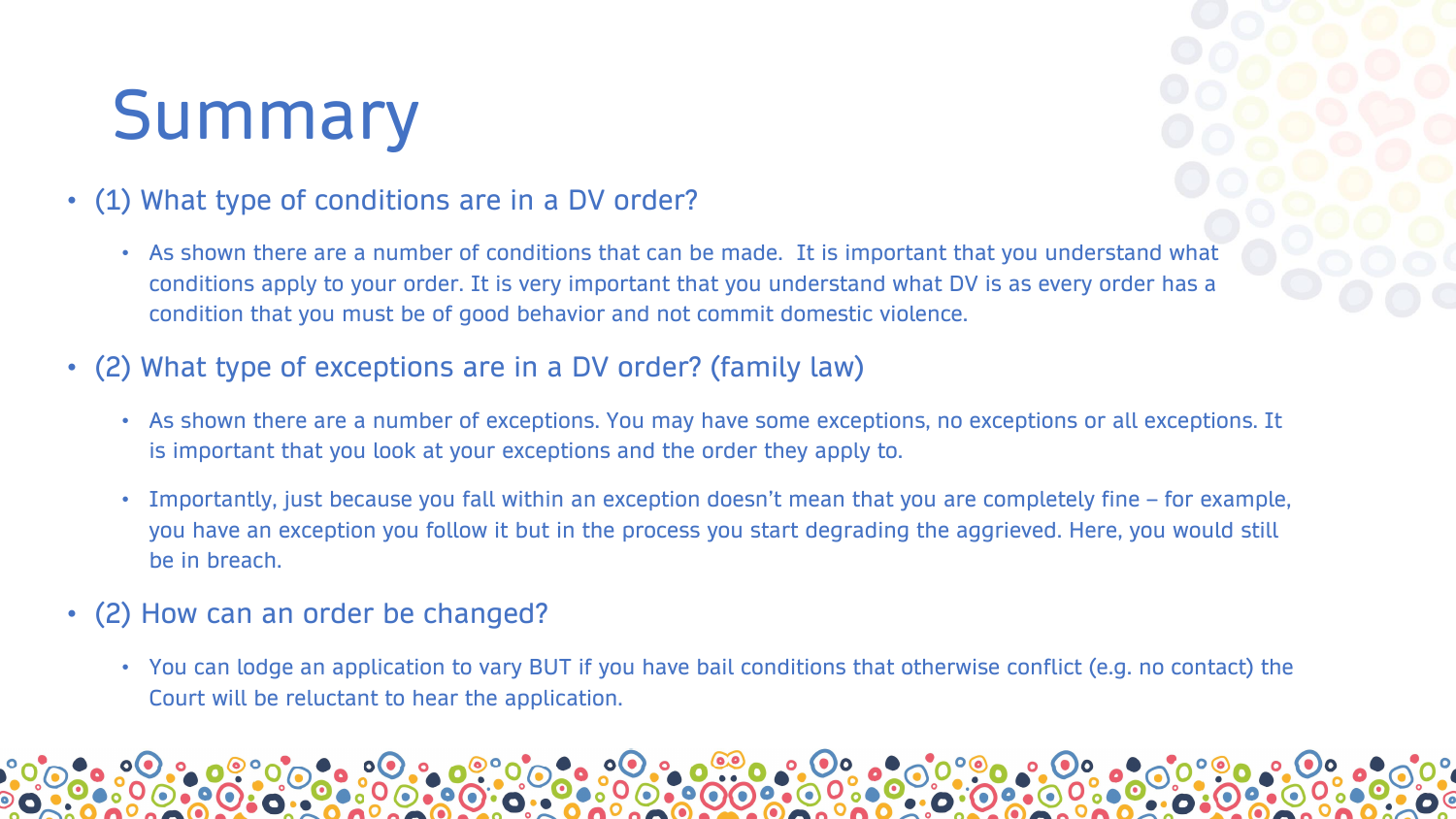### Important takeaways

- Read and understand your order and any exceptions. Any breach is a criminal offence: 3 years imprisonment for first offence or 120 penalty units and 5 years imprisonment or 240 penalty units for any additional breach within a 5 year period.
- The mandatory condition to be of good behaviour and not commit domestic violence is very wide. Make sure you understand what DV is.
- If you have parenting orders let the Court know.
- If you don't have parenting orders, ask for the family law exceptions and make contact with the local mediation provider.
- Do not under any circumstances breach the DV even if the Aggrieved tells you they are withdrawing, provide their consent, that it's an emergency etc etc.